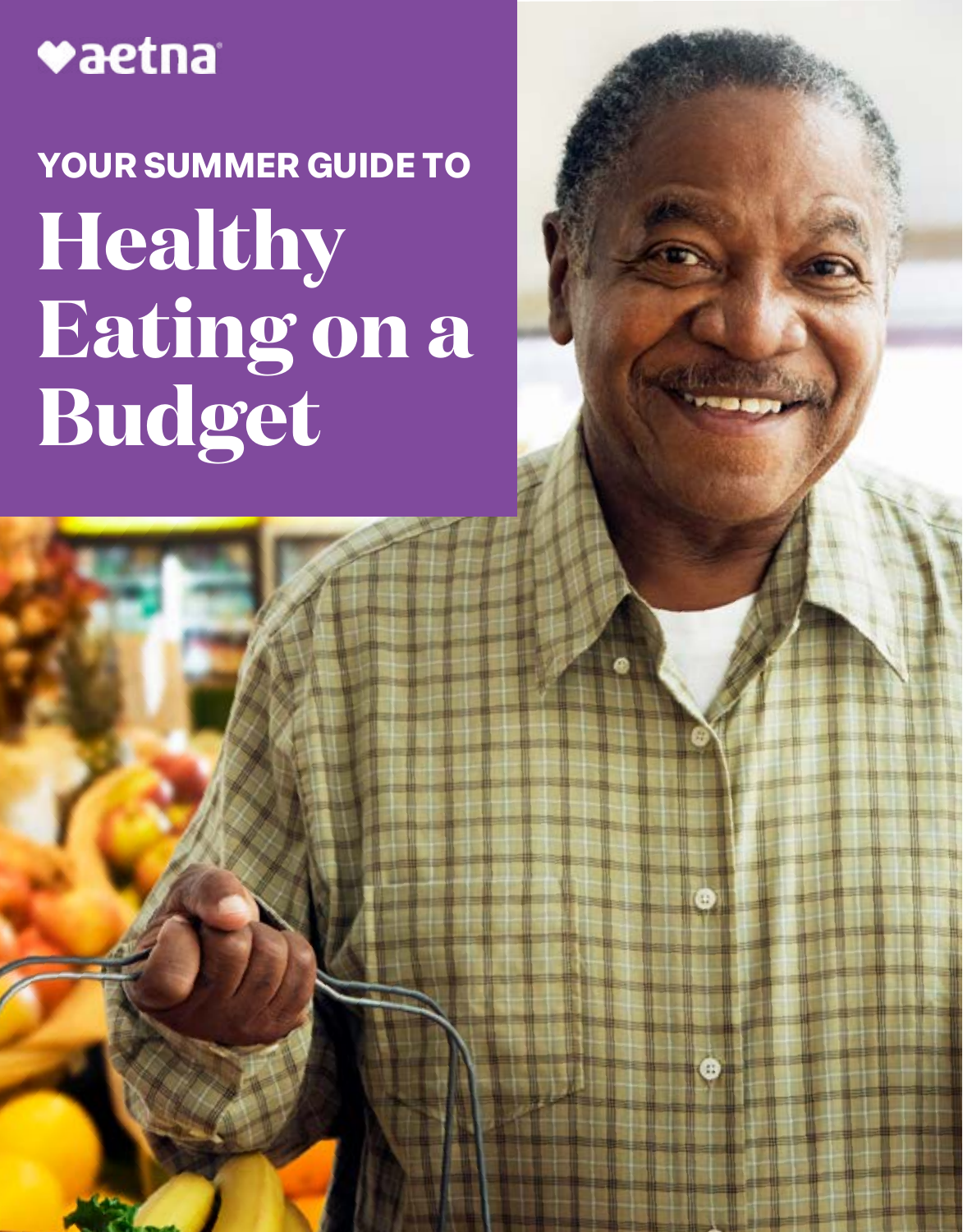# **How to save on good-for-you groceries**

You don't have to spend a fortune to eat well. A little planning and some supermarket smarts are all it takes to fill your cart with healthy and budget-friendly food.

### **1. Think ahead.**

When you plan your meals and shop with a list, you're much more likely to get items you need — and nothing more, says Kristi King, RDN, a registered dietitian at Texas Children's Hospital in Houston.

### **2. Head to the dollar store first.**

Making your local dollar store your first stop lets you cross a lot of items off your list for bargain prices. Look for staples like spices, coffee, oats and whole wheat bread, and avoid high-calorie snacks and sugary desserts. Some dollar stores offer fresh produce too, so stock up on low-cost fruits and veggies if you can.

**Budget tip**  Shop at stores that let you stack coupons, or use more than one coupon for the same item. Two stores that do: Dollar General and BJ's Wholesale Club.

**\$** 

### **3. Buy fresh produce you'll (actually) use.**

Whole produce is usually cheaper than pre-washed and pre-cut options. Still, spending more can be worth it if you hate cutting and chopping. "If prep work keeps you from using up whole fruits and veggies before they go bad, then that's wasted money," says Jill Weisenberger, RD, author of *Prediabetes: A Complete Guide*.

### **4. Choose fruits at different stages of ripeness.**

How many times have you had a bunch of bananas turn brown and mushy all at once? To enjoy fruits all week long, buy a mix of ripe, unripe and in between.

**CONTINUED**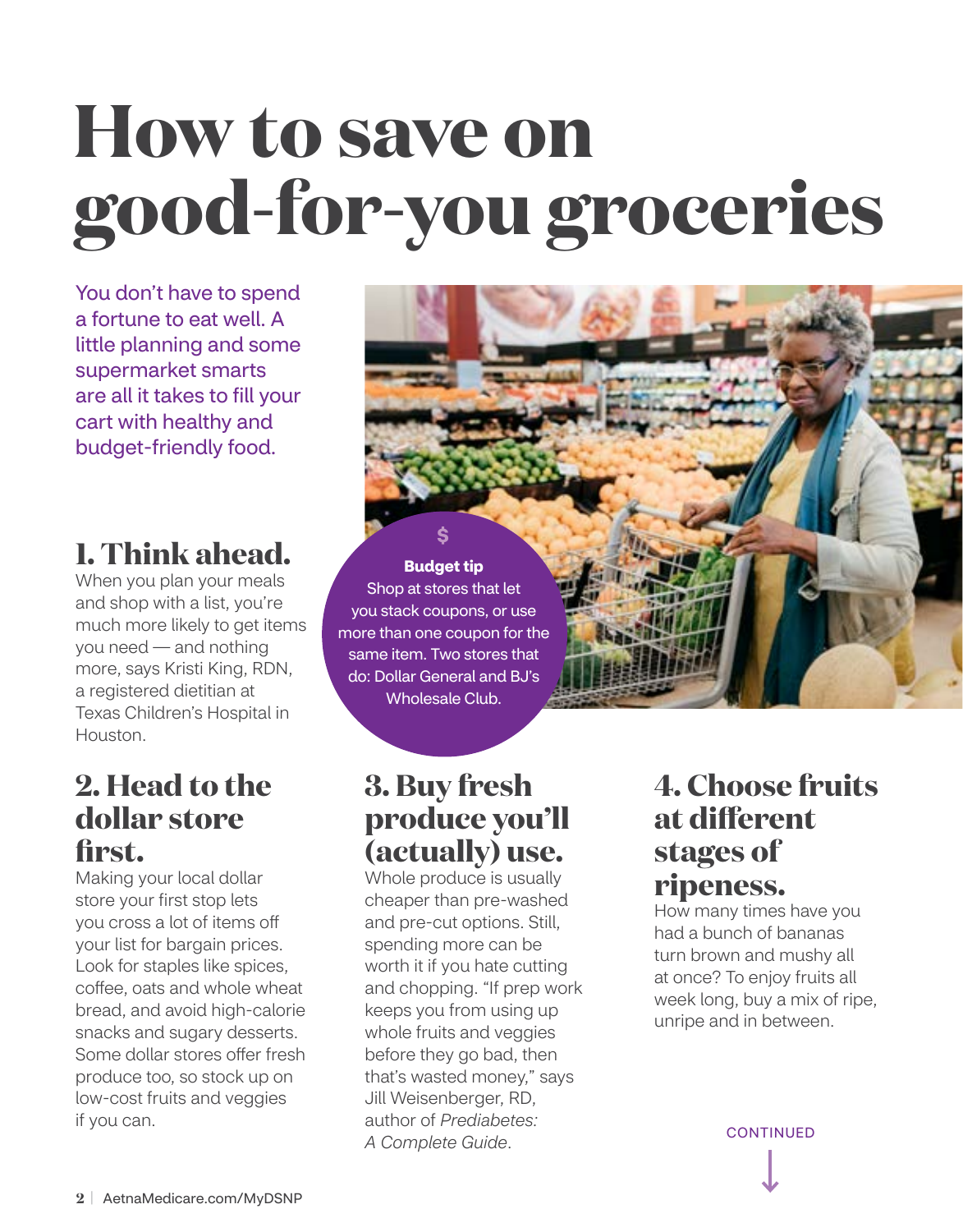## **5. Consider canned.**

"Canned veggies are picked and processed at their optimal nutrition status," says King. Also, shelf-stable meats like canned tuna can be cheaper than fresh and easier to prep. Look for "low sodium" or "no salt added" options.

## **6. Shop the freezers.**

Frozen foods like vegetables, fruits and fish are cheaper than fresh and have similar nutrient levels. Plus, fish servings come individually sealed so you can pull out only what you need.

## **7. Look up and down.**

Items at eye level are often more expensive than those stocked higher or lower. Cheaper store brand items are typically on the bottom shelves.

## **8. Second-guess sales.**

Limited-time and buy-one-get-one sales can make us buy things not on our list. Consider whether you're going to use it, **\$** 

> **Budget tip** Buying in bulk can help you save over the long run if you use it all up. Stick to items that won't go bad (canned goods, rice) and

especially before it expires, says King.

## **9. Do a final check.**

avoid fresh ones. "Before you step in the check-out line, review your cart," says Weisenberger. Do you need every item? Will each one enhance your well-being and enjoyment? If not, put it back before you pay.

## **10. Change your mind? Take it back.**

Many stores will fully refund you or offer store credit. Visit the store's website to see its return policy before you make the trip.



## **Eat smart on the go**

We eat out more often in summer, but meals away from home are often higher in calories, sugar and unhealthy fats. Here's how to eat healthy wherever you travel.

#### **At a fast-food restaurant**

- Order chicken or fish grilled, not fried. Fried foods are high in fat and sodium.
- Pick apple slices or yogurt as your side instead of french fries or onion rings.

#### **At a fair or concession stand**

- Look for satisfying, fiber-rich snacks like grilled corn, popcorn or peanuts.
- Avoid sugary beverages. Stay hydrated with water or unsweetened drinks instead.

#### **At a cookout**

- Fill half your plate with filling highfiber sides like fruits and salad. Limit mayonnaise-based sides like potato salad to a spoonful, not a scoopful.
- Choose a single main dish so a burger or a hot dog, not one of each.

#### **At an ice cream shop**

- Downsize to a child's size.
- Top it off with fresh fruit, not fruit in syrup, which has a lot of added sugar.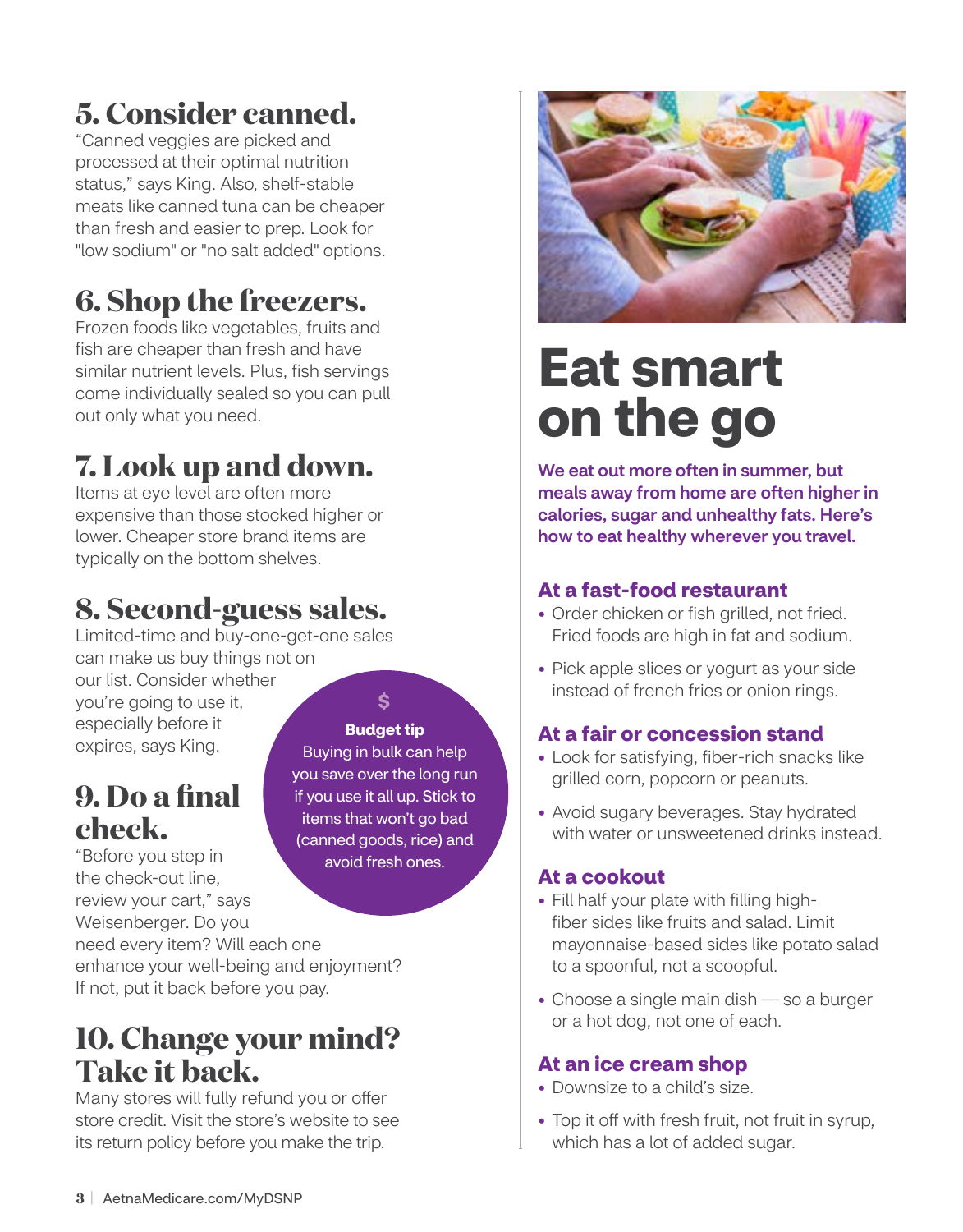## **5 ways to make fruits and veggies even healthier**

Use these tips to get the most nutrition bang for your bite all summer long.

#### **Eat it soon.**

"Produce starts to lose nutrients soon after it's harvested," says Jill Weisenberger, RD, of Yorktown, Virginia. Plan to eat fruits and vegetables within a week of buying them. Also, choose locally grown options when you can: The farther food travels, the more time there is for nutrients to get lost.

#### **Put the peeler away.**

When you peel cucumbers, apples and pears, you throw away valuable nutrients. The skin on these fruits is chock-full of fiber, vitamins, minerals and more, says Weisenberger. Other summer produce with nutrient-rich peels includes eggplant, zucchini and summer squash.

#### **Add healthy fats.**

Some vitamins and healthy compounds are fat-soluble, which means you absorb them better when you eat them with a little fat. Healthy fats from foods like olives, seeds and nuts also keep you fuller longer. Try adding chopped walnuts to your salad, or dip apple slices in peanut butter.

#### **Stay out of hot water.**

Ever notice that the water turns green when you boil broccoli? That's because the water-soluble vitamins and minerals in the broccoli seeped into the cooking water. To avoid pouring nutrients down the drain, skip boiling your veggies and steam, roast, stir-fry or grill them instead.

#### **Play with heat.**

Heat has a different effect on different nutrients. When you cook cauliflower, for example, the heat makes certain antiinflammatory compounds easier to absorb. Yet cooking lowers levels of heat-sensitive nutrients, like vitamin C. To maximize veggie benefits, eat a mix of raw and cooked.

#### **\$**

 **Budget tip** Americans throw out \$161 billion worth of food each year! To keep your cash, freeze fruits and vegetables you can't eat before they go bad to enjoy later.

**3** 

**4** 

**5** 

**1**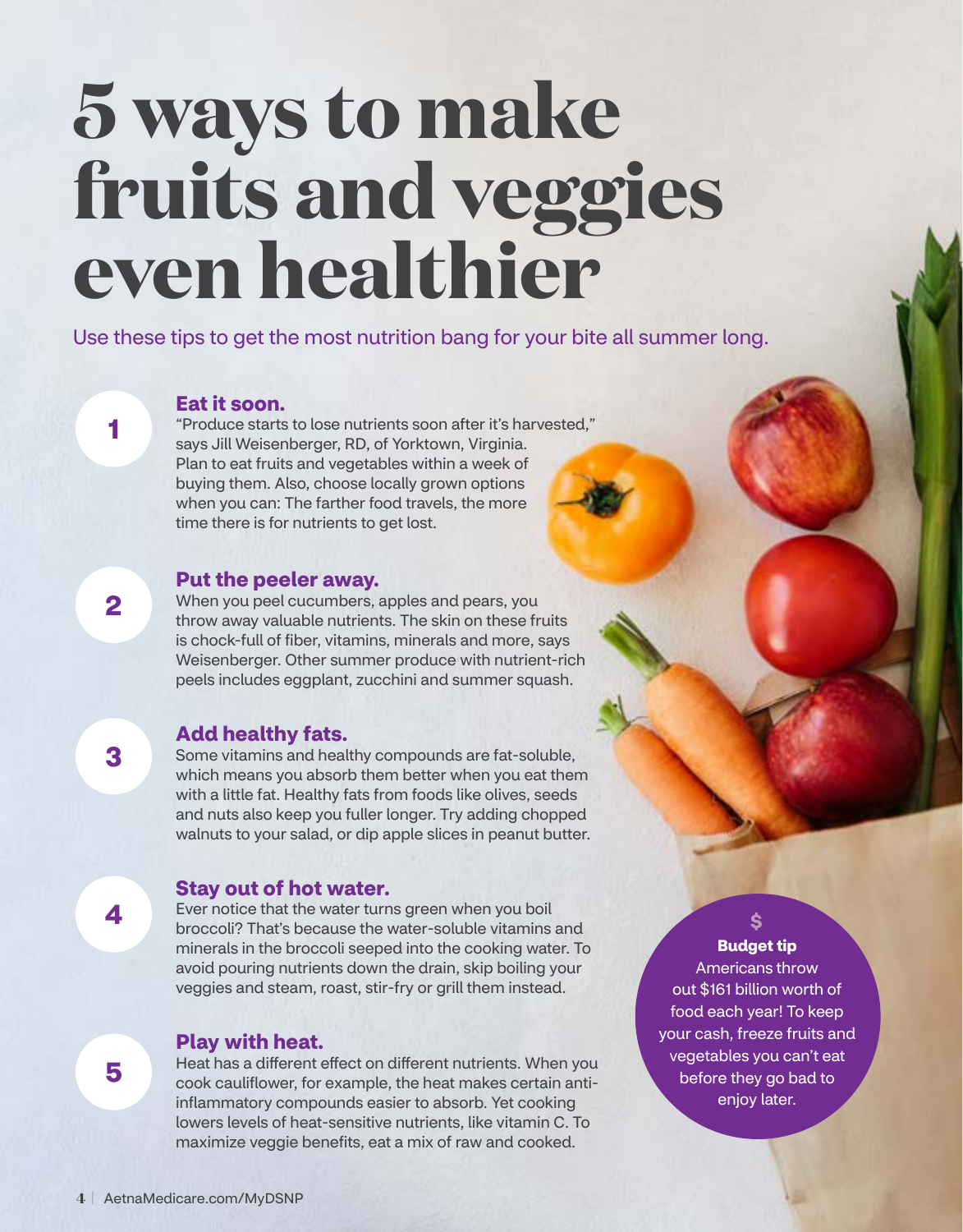# **6 hydrating foods in season right now**

Staying hydrated is vital for total-body health. And did you know we get about 20% of our water through food? Fortunately, summer fruits and veggies are high in water, and in-season produce is typically cheaper — two great reasons to stock up on these foods.

| <b>PRODUCE</b> | <b>WATER CONTENT</b> | <b>BONUS BENEFITS</b>                                                                                                                    |
|----------------|----------------------|------------------------------------------------------------------------------------------------------------------------------------------|
|                | <b>PERCENT</b>       | Tomatoes contain lutein and<br>zeaxanthin, two compounds<br>that may help reduce the risk of<br>chronic eye diseases.                    |
|                | 93<br><b>PERCENT</b> | These peppers get their red color<br>from capsanthin, a red pigment<br>that has been shown to have anti-<br>cancer benefits.             |
|                | 93<br><b>PERCENT</b> | Spinach is full of minerals like iron<br>and calcium as well as vitamin<br>K, which may be important for<br>maintaining a healthy heart. |
|                | 92<br><b>PERCENT</b> | Lycopene, the compound that<br>makes watermelon red, may help<br>lower blood pressure and offer a<br>bit of sunburn protection too.      |
|                | 8/<br><b>PERCENT</b> | One large orange contains more<br>than a full day's supply of vitamin<br>C. C is vital for healthy immune<br>system function.            |
|                | PERCENT              | A cup of raspberries has nearly<br>10 grams of fiber. Eating more<br>fiber helps you maintain a healthy<br>weight and keeps you regular. |



## **5 subtle signs you're dehydrated**

Dehydration isn't always obvious. Feeling thirsty is a sign most of us recognize. Here are five other red flags to watch for:

- **1. Dry mouth, lips and eyes**
- **2. Dizziness**
- **3. Tiredness with no clear reason for it**
- **4. Dark yellow urine**  (it should look like diluted lemonade)
- **5. Fewer restroom breaks than usual**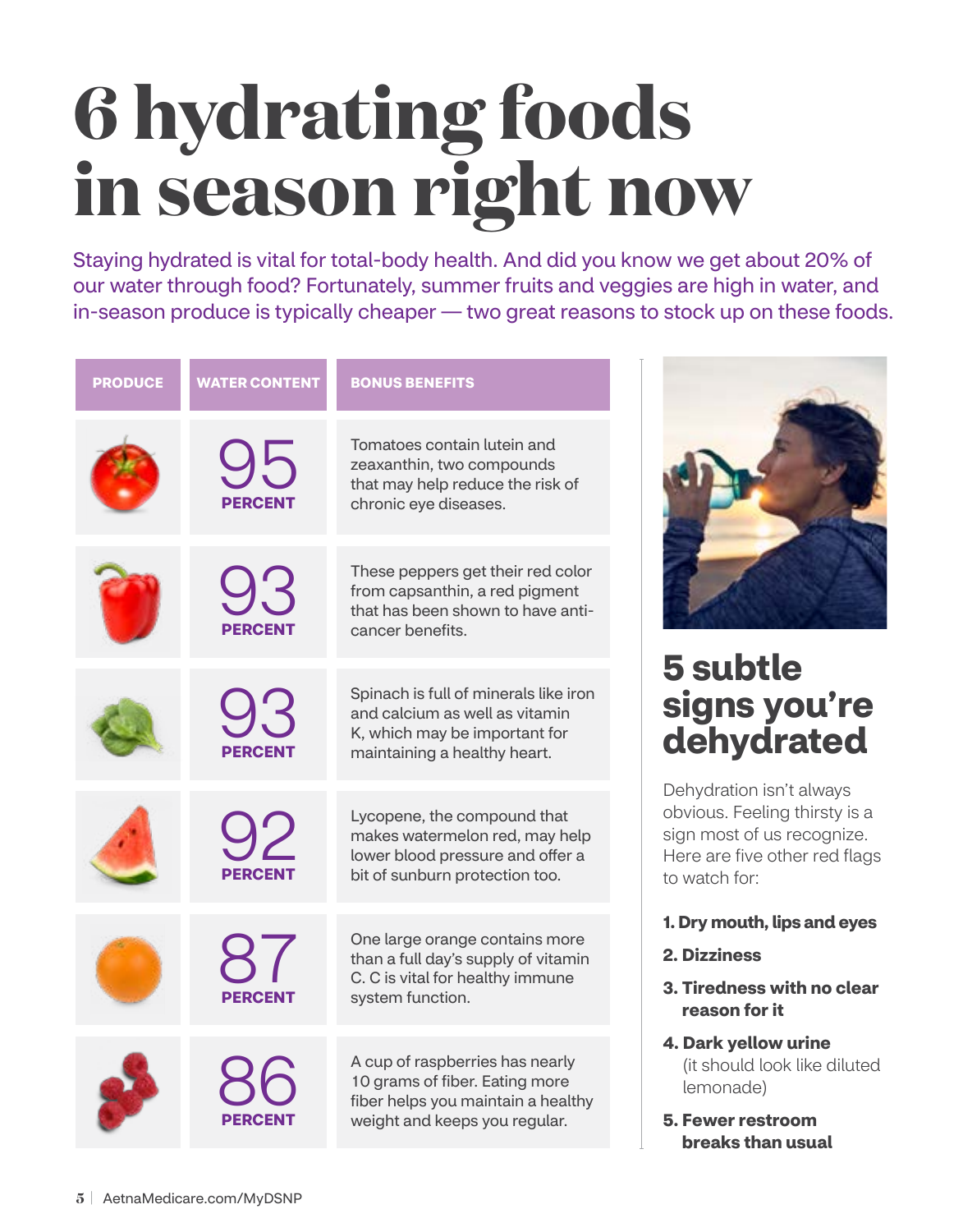

## **No-cook summer supper**

No one wants to be near a hot stove during the dog days of summer. Fortunately, you don't have to be. With this no-cook dinner made with affordable ingredients, you can dig in to a healthy, homemade meal without breaking a sweat.

#### **Chicken-almond salad sandwich**

Made with slivered almonds, juicy grapes and a splash of vinegar, this is a fresh spin on classic chicken salad. Swapping in light Greek yogurt for mayo keeps it creamy and light while adding protein.

#### SERVES: 4 PREP TIME: 15 minutes TOTAL TIME: 15 minutes

- 2 8-oz. cans chunk chicken breast in water
- 1 cup low-fat Greek yogurt
- 2 tsp. vegetable oil or olive oil
- 1 tsp. vinegar
- 1 cup grapes, halved
- ¼ cup sliced almonds
- ½ tsp. salt
- 1 tsp. black pepper
- 2 tsp. mustard, divided
- 8 slices whole-wheat bread
- 8 large pieces lettuce
- 1 small tomato, sliced

Drain and rinse chicken to remove excess sodium. In a large mixing bowl, stir together the yogurt, oil and vinegar. Add the chicken, grapes, almonds, salt and pepper. Stir gently to mix. Spread ½ tsp. mustard on each of 4 slices of bread; top each with 2 lettuce leaves, tomato slices and chicken salad. Top with the remaining 4 bread slices and enjoy.

#### NUTRITION INFO PER SERVING:

441 calories, 40 g protein, 35 g carbs, 6 g fiber, 15 g fat (2 g saturated), 12 g sugar, 471 mg sodium

See Evidence of Coverage for a complete description of plan benefits, exclusions, limitations and conditions of coverage. Plan features and availability may vary by service area. <©2021 Aetna Inc. Y0001\_NR\_26574\_2021\_C